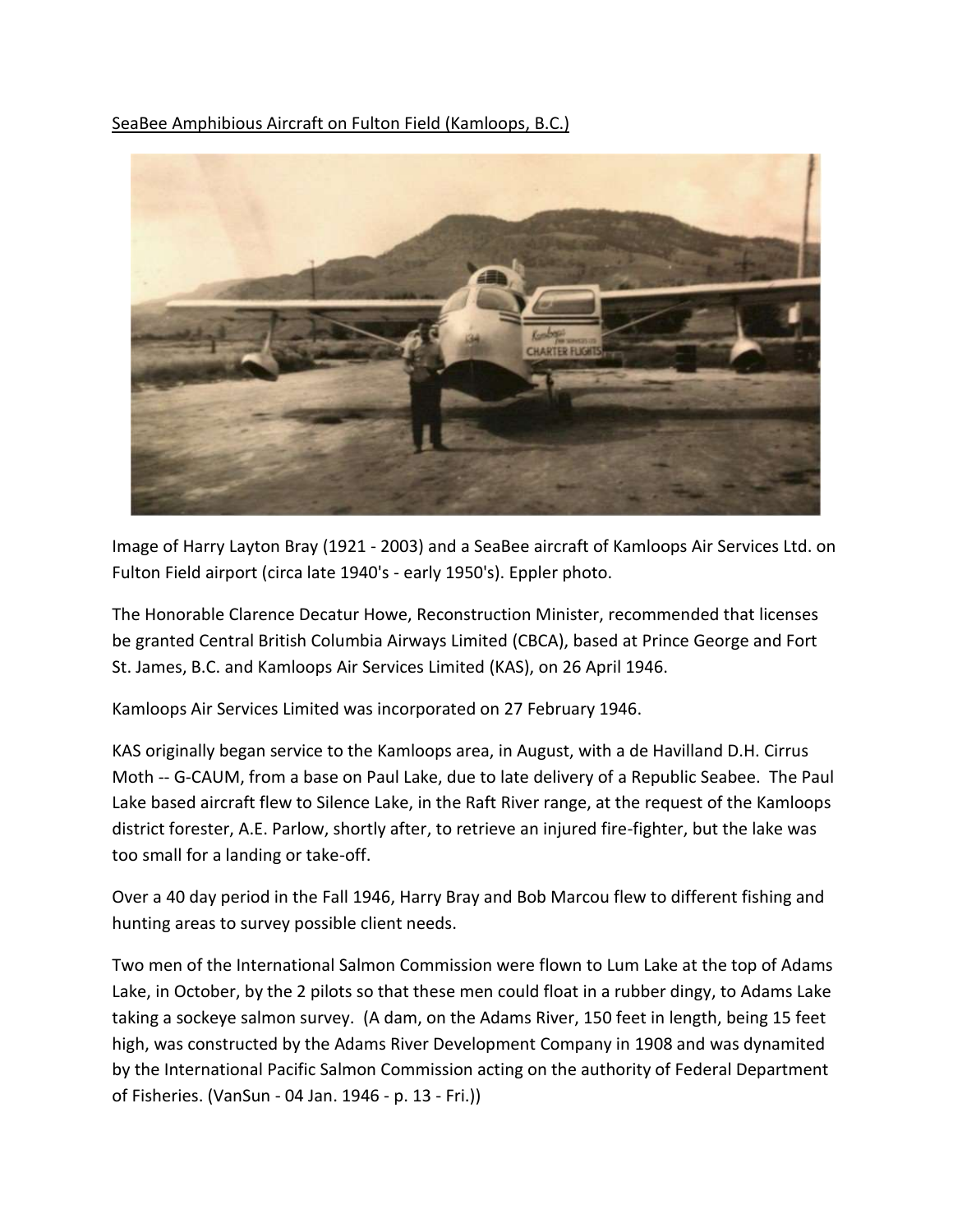Also, in October, the firm was asked by the police to see if they could locate a group of hunters west of McLure, to leave immediately for their Washington state home. The camp was located, but the hunters weren't seen.

The first KAS Republic Seabee aircraft (4-seater) landed on Fulton Field airport on the afternoon of 11 December 1946 and was available for viewing during the week.

A 1946 Christmas greeting card of KAS, in the local paper, bore the names of Harry Bray and Bob Marcou.

The Moth became frozen in the Thomson River, and in attempting to break it free, a hole was put in one of its pontoons. The aircraft, wings folded, was loaded on a flat-bed truck of Kamloops Fuel & Transfer, in early January and driven down the Fraser River canyon highway to Sea Island airport for repair. To cross one bridge, the truck tires had to be partially deflated. Harry Bray accompanied the driver, Gordon Battistone. This trip took nearly 24 hours.

The Seabee aircraft was moved possibly to Vancouver, for the winter, as it was returned to service in Kamloops, in late March 1947.

Housing was at a premium after WWII, and Mayor Fred W. Scott, announced (17 July 1946) that living quarters, at Fulton Field, were being made available for 5 families. Mr. & Mrs. Harry Bray and their two children, and two other families lost much of their possessions in a fire of their former R.C.A.F. huts on 13 May 1947.

According to an article in the Vancouver Sun - 14 May 1947, a destination of the Seabee or Moth might be Caverhill Lake, 60miles north of Kamloops, with Harry Bray or Pete Hunting. The Caverhill Lake fishing and hunting camp was run by Bus Ellis, son of Don Ellis, a Kamloops game warden. That same article indicates a camp was being set up by partner, Jack Morrill, of Paul Lake, with the two pilots, Bray and Hunting, on Chehalis Lake, west of Harrison Lake.

Tuesday, 22 July 1947, KAS's Seabee carried 6 containers, holding 2500 fry each, to Bridge Lake for release, by game wardens. Time taken was only 45 minutes from Fulton Field to the lake, a distance of 75 air miles. That afternoon and the next morning, Lac des Roche, Crystal Lake and Grizzly Lake were stocked in this manner.

The de Havilland Cirrus Moth was registered to KAS from 03 August 1946 to 20 November 1947.

The Christmas card, of 1947 had Harry Bray and Pete Hunting named. Hunting replaced Bob Marcou, in the flying, in July 1947.

Advertising, in March 1948, refers to KAS as being at the Hangar at Fulton Field. (This Cityowned hangar was originally erected on the south side of a grass or dirt runway, in the area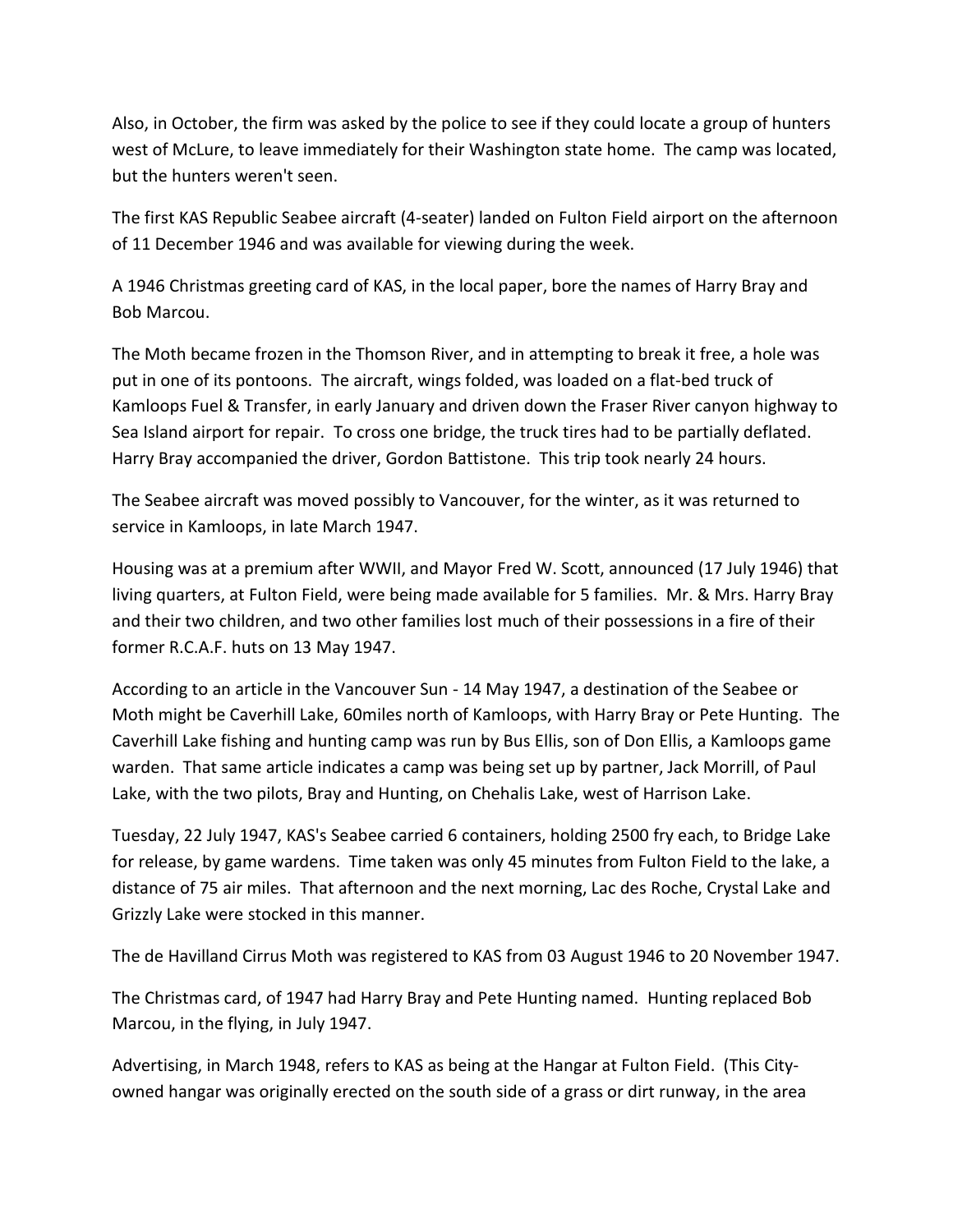where the present control tower is, with door facing north, prior to the official opening of Kamloops Airport, 05 August 1939. This City-owned hangar was dismantled and re-erected at the north-east entrance to the airport, with door facing west, during the reconstruction of the airport, Department of Transport or Department of Defense, during WWII.)

KAS was making plans for a non-scheduled weekly service, on Tuesdays, to service the main lodges on Bare, Canim, Mahood, Taweel, Caverhill and Bonaparte lakes, in March 1948.

The company had a silent partner, as well, a Mr. N. McTaggart, of Montreal, a person who Bray had never met. McTaggart and Bob Marcou ceased, as directors in May 1948. At this time, a new director, John Morrill, of Echo Lodge, Paul Lake was added. A barrister, E. Lando, of Vancouver, held a single share since the incorporation of the company.

During the flood of late May 1948, Harry Bray was flying CN Railway officials through the Fraser Canyon to Vancouver, so that they could examine the flooded rail line from the air, in the Fraser Valley. On the return he flew government officials to inspect the dam on Tranquille Lake, but the lake was still frozen. He made flights to some resorts to pick up tourists or to deliver supplies. He reported that he was booked solid for 3 days.

Fulton Field Airport was flooded. (Caused City of Kamloops about \$2000. in extra expenses.)

A Kamloops Flying Club column, in the Kamloops Sentinel, 09 June 1948 mentions that Harry Bray was operating KAS on his own.

Gabby Hayes, a star western comedian, of California, was a guest of Robert Stearn's "Rainbows Unlimited" on Hoopatatkwa Lake, on the Bonaparte Plateau, north of Fulton Field, during early September 1948.

In October 1948, a KAS Seabee brought an injured hunter, who was suffering from bruises sustained when his horse rolled, from Bridge Lake, to Kamloops, for medical treatment at Royal Inland Hospital.

In January 1949, Mayor James Moffatt, asked Harry Bray to give a short lecture on the established airways lack of interest in the Kamloops airport, at a public meeting, at City Hall. It appeared to be about the lack of navigational aids.

Another camp, High Meadows Fishing Camp, to be operated by Sam Perry and Jack Savage, was being set up in July 1949, on Tranquille Lake. Kamloops Air Services was to service this camp's needs.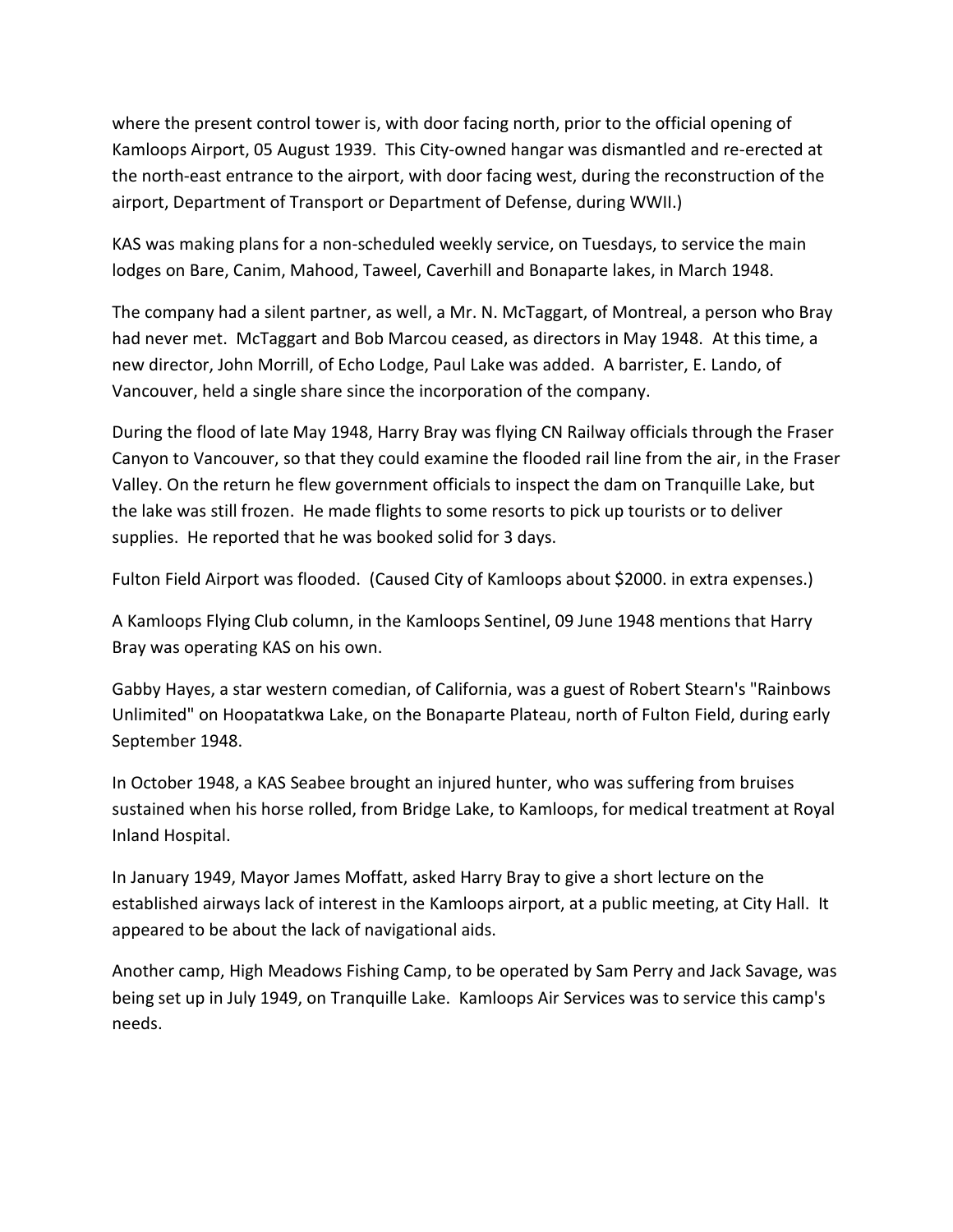In August, celebrity Phil Harris was in the area to fish. Another celebrity, a radio star, Ken Doyle, of the radio show, "Mr. District Attorney" with wife and 3 sons were flown to Caverhill Lake, for 3 days, by KAS.

Canadian Rainbows Unlimited on Hoopatatkwa Lake, operated by Robert Stearn and his wife, Frances, were subject to a raid by Provincial and R.C.M.P officers for liquor violations and the smuggling of fishing rods, in August. Mr. Stearn was fined. (Article - Kamloops Sentinel - 09 September1949)

On September 15, 1949, Ald. Greer reported to Kamloops City Council that KAS flew 5365 airmiles for the period of June and July; 10,700 passenger-miles for those same months. For air freight, KAS flew 22,720 pounds in July and 25,000 in August.

On Tuesday, 04 October1949, a public hearing (more than 12 hours) was held at the Court House, in Kamloops, in the application of Central B.C. Airways Ltd, for a charter commercial service from Kamloops. The Air Transport Board's decision denied a license on 15 November 1949, being a numbered decision 492.

At Kamloops City Council, 03 November 1949, it was authorized to complete the work of creating a float-plane landing base on the Thompson river, adjoining Fulton Field. Atlas Construction Ltd was employed to complete the work.

At a meeting of Kamloops City Council, in January 1950, Ald. George H. Greer reported that KAS carried 596 passengers during 1949.

Kamloops Air Services was sold, for a value of less than the value of the equipment, according to Harry Bray. The new directors of KAS, effective 22 February 1950, were: Karl J. Springer, Toronto, a mining executive, Russell Baker, Kamloops, pilot and R. Douglas, Vancouver, barrister. These men were associated to Central British Columbia Airways Ltd.

Harry Bray said in a letter, March 1989, that KAS held the first scheduled license between Kamloops and Vancouver. He also mentions having Seabee CF-EJF, the first in western Canada, and CF-EJI, purchased from a Trail firm (may be Kootenay Air Services Ltd.), when it was going bankrupt.

In the report of the purchase of KAS, by CBCA, in the Kamloops Sentinel - 27 February 1950, F. Russell Baker says the sale includes 2 Republic Seabee amphibian aircraft. He also said that the maintenance, engineering staff and facilities would be kept at the airport for maintaining the equipment. (CBCA received "non-exclusive use" of the City-owned hangar for monthly rent of \$25, from March 1950. It was permitted to put aircraft in the hangar the previous winter.)

After the sale of KAS, Harry Bray began flying for the new owners, Central B.C. Airways.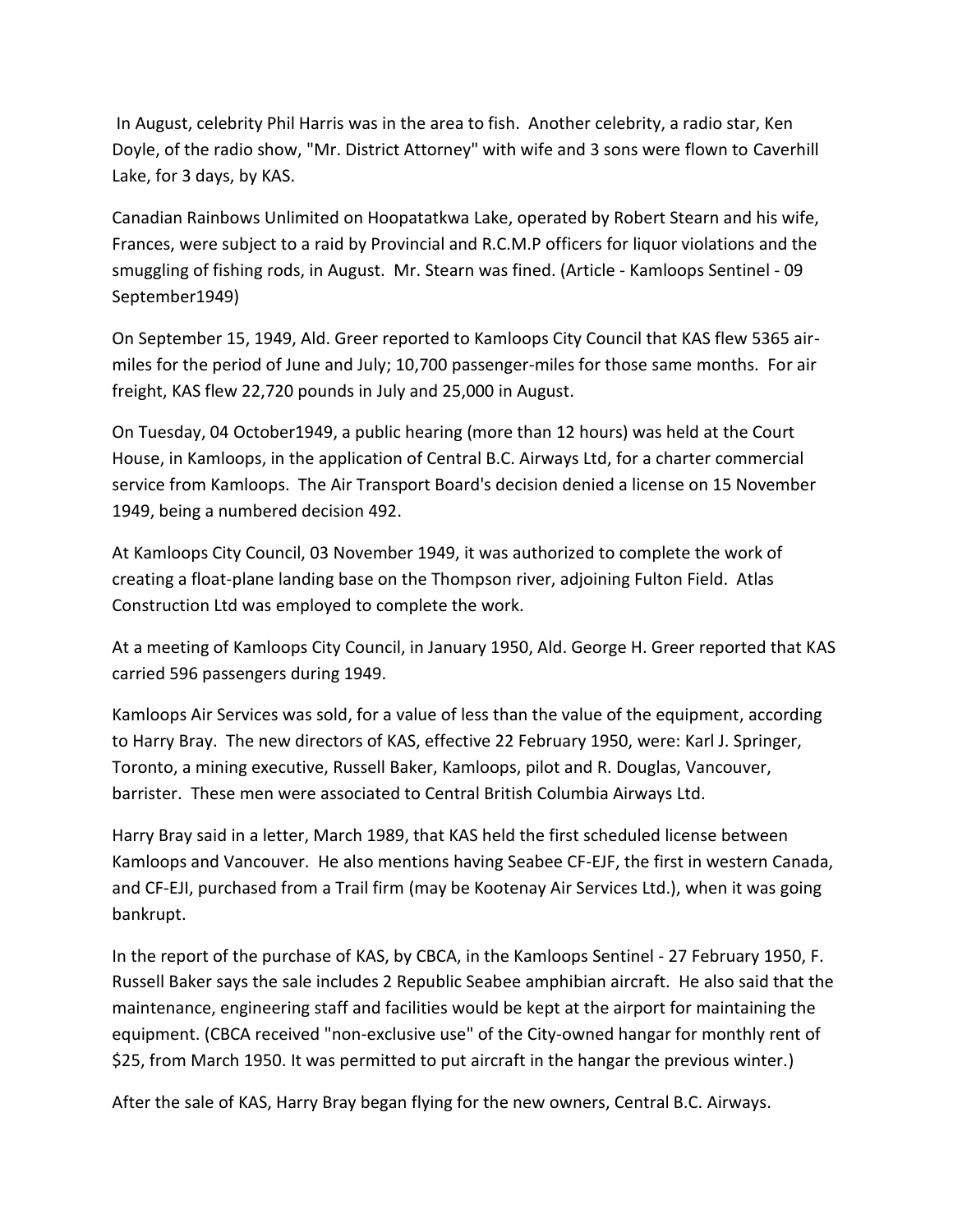There was a collision involving two trains, Tuesday, 21 November 1950, on the Canadian National Railway line, near Canoe River, when a westbound train, carrying Korea-bound soldiers, had incorrect orders and failed to enter a railway siding. It collided with an eastbound Transcontinental passenger train No. 2. Killed were 21 people, the engine crews of both trains and 17 soldiers. 61 persons were injured. The soldiers were of the 2nd Regiment Royal Canadian Horse Artillery.

That afternoon, Kamloops Sentinel reporter, Keith Gagne, and Photomart's Phil Gagne (not related) were in a float plane of Central B.C. Airways piloted by Harry Bray, of the Westsyde area of Kamloops, flying to the accident scene. Due to a storm of high winds and blinding snow, the aircraft had to return to Kamloops, not making it halfway to the accident location.

Early the next morning, Harry Bray, C. Rose, an air engineer, and cameraman Phil Gagne left Fulton Field, to fly over the railway accident to photograph the wreckage as a Toronto Star assignment. From the accident site to Edmonton, their next destination, they experienced some snow storms, and on the ground at Edmonton, temperature was minus 5 degrees Fahrenheit. During the last two hours of the flight, the cabin heater was turned off to conserve fuel. Photo images were transmitted from that city to Toronto.

After staying in Edmonton overnight, they flew to Calgary on Thursday, to take on more fuel, before following the Canadian Pacific Railway line through Kickinghorse Pass. Near Banff, they encountered a snowstorm but pressed on, in difficult conditions, to Sicamous, landing on Shuswap Lake, near darkness, after close to a 5-hour flight. The trio had an uneventful flight from Sicamous to Fulton Field on Friday.

This Kamloops - Edmonton - Calgary - Sicamous - Kamloops flight was in a Central B.C. Airway's Republic Seabee aircraft.

D.F. Granger was appointed liquidator of Kamloops Air Services Ltd, 18 February 1952. A creditors meeting, at which no creditor was present, was held at Prince George, 03 March 1952 and the assets of KAS were distributed to Central British Columbia Airways Limited.

The affairs of KAS were wound up 22 January 1953.

(This portion was researched at the Kamloops Museum Archives.)

## MacLeod Aircraft Limited - the Dealer

MacLeod Aircraft Limited was incorporated on 18 April 1946. Shareholders of the company were: Earl Leslie MacLeod, retired (ex R,C.A.F.) and Dr. Hugh Alexander MacKechnie, physician, both of Vancouver, B.C. Dr. MacKechnie was a brother-in-law of MacLeod's.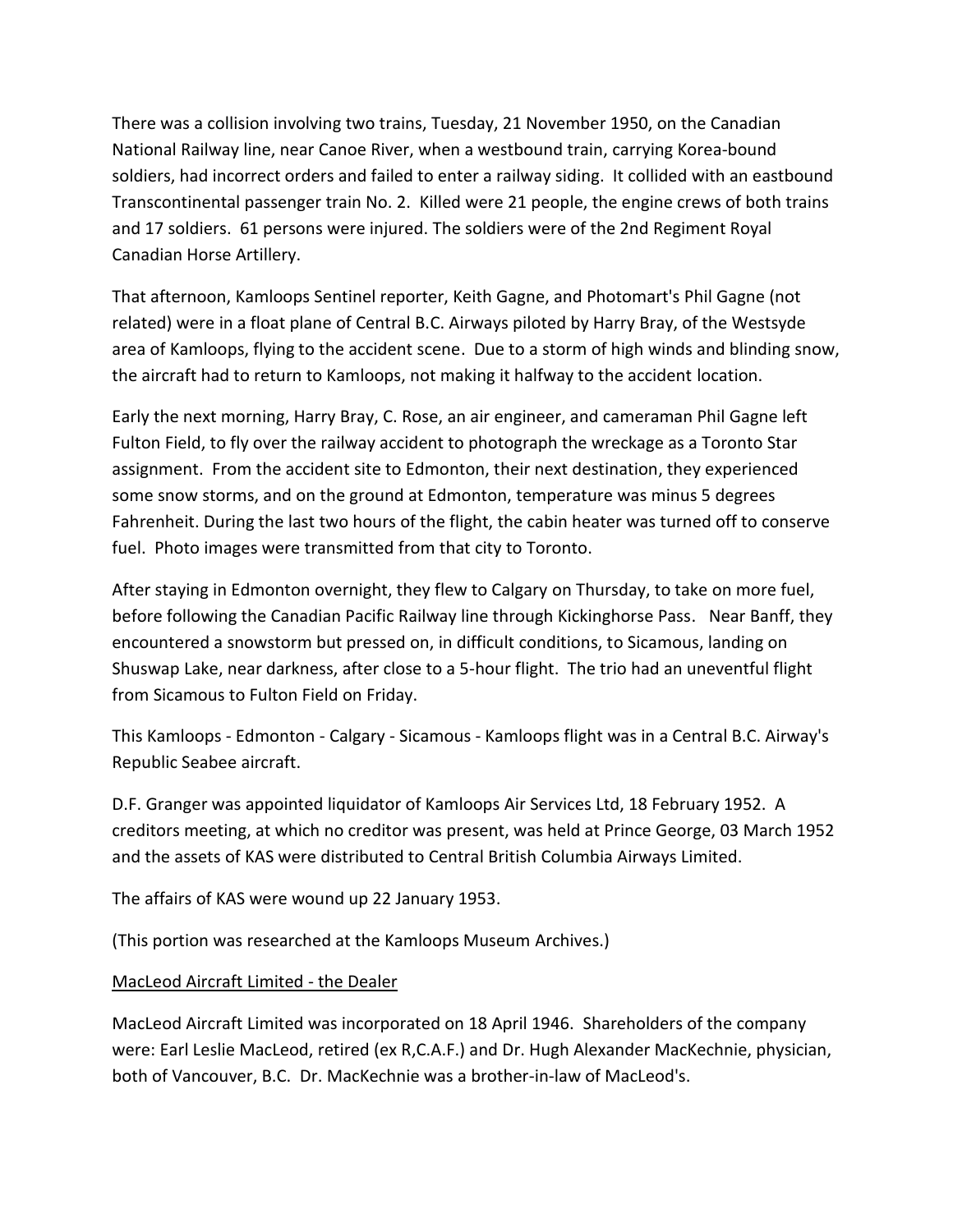In May 1946, a hold was placed on a lot, at Chilliwack airport, for Air Commodore Earl Macleod, for a period of six months.

A SKY Lines column (VanSun - 02 Nov. 1946) by Ron Thornber, remarks that the Republic Seabee being marketed, by ex- Air Commodore MacLeod was the first of that model of aircraft to appear on the field (Sea Island airport - Vancouver).

A photo (VanSun - 12 April 1947) showed a Seabee amphibian demonstrator owned by ex- Air Commodore MacLeod as an air ambulance, said to be its first test run. The aircraft , equipped with stretcher, oxygen cylinders and blood transfusion equipment was fitted by the Merrill Auto Ambulance Manufacturing Co. The article indicated a regular service of this type would begin with B.C. Air Lines Ltd.

Advertising of the company (VanSun - 28 Apr. 1947) indicated with paying the price of \$8100, one might fly a Republic amphibian aircraft from Vancouver, with full fuel tank, and instruments and other equipment such as a radio, anchor and fire extinguisher.

This firm was the B.C. Distributor for: Republic Seabee Amphibian; Franklin engine and Hartzell Reversible Propeller.

This advertisement also showed the following firms as being Seabee dealers: B.C. Air Lines Ltd., Victoria, B.C.; Brett's Ltd., Chilliwack, B.C.; Kamloops Air Services Ltd., Kamloops, B.C. and Kootenay Air Services Ltd., Trail, B.C.

The last annual report of MacLeod Aircraft filed with the Registrar of Companies was to December 1948.

I was advised by MacLeod's son that his father's Seabee carried registration CF-EJE.

Ex Air Commodore MacLeod (1894 - 1987) was no stranger to water aircraft, as he flew an HS2L aircraft (G-CYEB) into Kamloops and the surrounding areas, on 16 August 1921, for forestry survey aerial work and to aid the setting of triangulation survey sites.

(Researched at the Chilliwack Archives, Royal B.C. Museum Archives, Kamloops Museum and at Thompson Rivers University library.)

Unfortunately, the researcher holds no registration information as to the Republic Seabee aircraft operators of this time period.

## Kamloops Has an Airport

It was in January 1927, that the City of Kamloops received word from the Department of National Defence that sites may be inspected for possible airports. The city was to select sites.